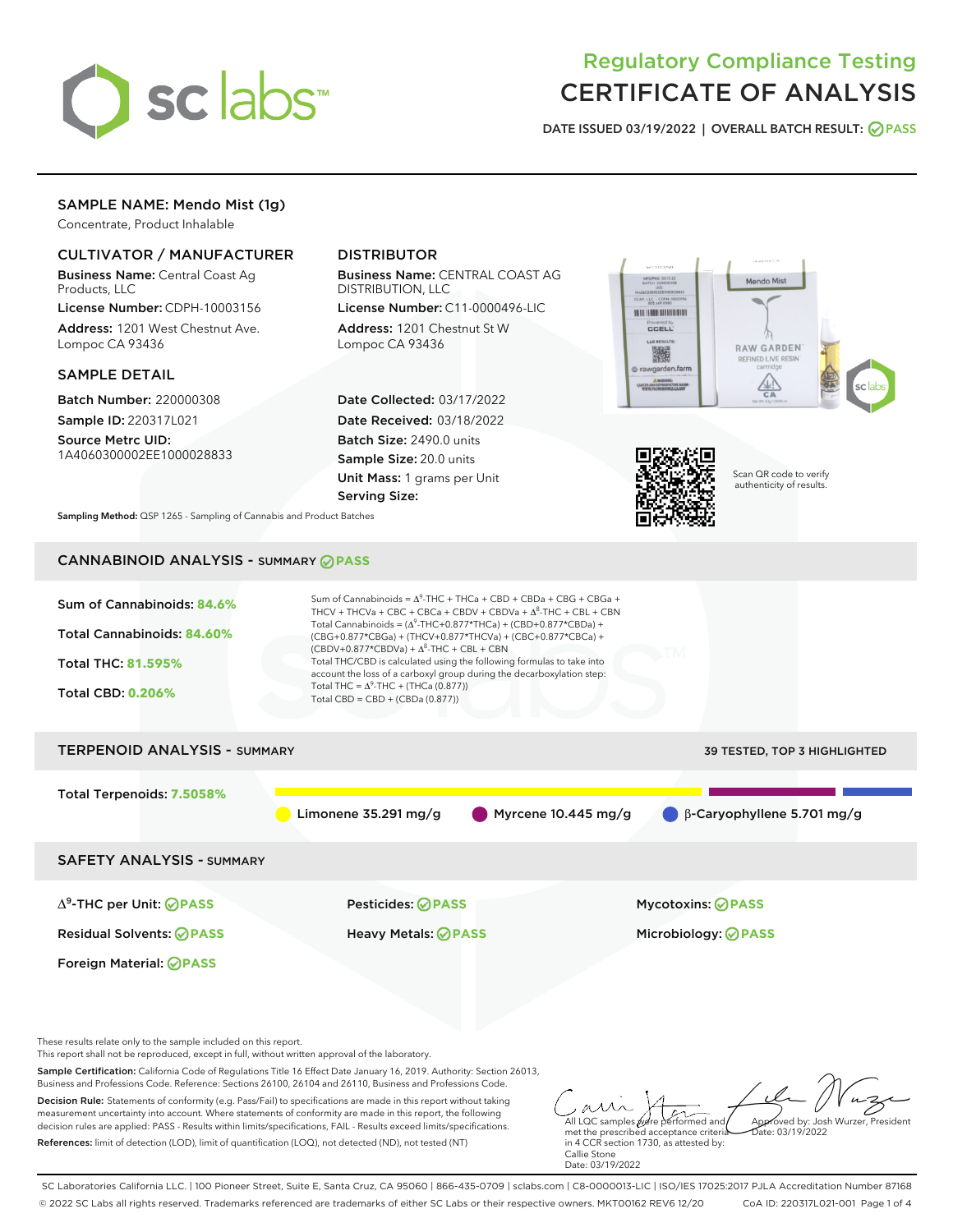



MENDO MIST (1G) | DATE ISSUED 03/19/2022 | OVERALL BATCH RESULT:  $\bigcirc$  PASS

#### CANNABINOID TEST RESULTS - 03/19/2022 2 PASS

Tested by high-performance liquid chromatography with diode-array detection (HPLC-DAD). **Method:** QSP 1157 - Analysis of Cannabinoids by HPLC-DAD

#### TOTAL CANNABINOIDS: **84.60%**

Total Cannabinoids (Total THC) + (Total CBD) + (Total CBG) + (Total THCV) + (Total CBC) +  $(Total CBDV) +  $\Delta^8$ -THC + CBL + CBN$ 

TOTAL THC: **81.595%** Total THC (Δ<sup>9</sup>-THC+0.877\*THCa)

TOTAL CBD: **0.206%** Total CBD (CBD+0.877\*CBDa)

TOTAL CBG: 1.809% Total CBG (CBG+0.877\*CBGa)

TOTAL THCV: 0.41% Total THCV (THCV+0.877\*THCVa)

TOTAL CBC: ND Total CBC (CBC+0.877\*CBCa)

TOTAL CBDV: ND Total CBDV (CBDV+0.877\*CBDVa)

| <b>COMPOUND</b>  | LOD/LOQ<br>(mg/g)          | <b>MEASUREMENT</b><br><b>UNCERTAINTY</b><br>(mg/g) | <b>RESULT</b><br>(mg/g) | <b>RESULT</b><br>(%) |
|------------------|----------------------------|----------------------------------------------------|-------------------------|----------------------|
| $\Lambda^9$ -THC | 0.06/0.26                  | ±21.867                                            | 815.95                  | 81.595               |
| <b>CBG</b>       | 0.06/0.19                  | ±0.555                                             | 18.09                   | 1.809                |
| <b>THCV</b>      | 0.1/0.2                    | ±0.16                                              | 4.1                     | 0.41                 |
| <b>CBN</b>       | 0.1/0.3                    | ±0.19                                              | 3.8                     | 0.38                 |
| <b>CBD</b>       | 0.07/0.29                  | ±0.074                                             | 2.06                    | 0.206                |
| $\Delta^8$ -THC  | 0.1 / 0.4                  | ±0.12                                              | 2.0                     | 0.20                 |
| <b>THCa</b>      | 0.05/0.14                  | N/A                                                | <b>ND</b>               | <b>ND</b>            |
| <b>THCVa</b>     | 0.07/0.20                  | N/A                                                | <b>ND</b>               | <b>ND</b>            |
| <b>CBDa</b>      | 0.02/0.19                  | N/A                                                | <b>ND</b>               | <b>ND</b>            |
| <b>CBDV</b>      | 0.04/0.15                  | N/A                                                | <b>ND</b>               | <b>ND</b>            |
| <b>CBDVa</b>     | 0.03/0.53                  | N/A                                                | <b>ND</b>               | <b>ND</b>            |
| <b>CBGa</b>      | 0.1/0.2                    | N/A                                                | <b>ND</b>               | <b>ND</b>            |
| <b>CBL</b>       | 0.06 / 0.24                | N/A                                                | <b>ND</b>               | <b>ND</b>            |
| <b>CBC</b>       | 0.2 / 0.5                  | N/A                                                | <b>ND</b>               | <b>ND</b>            |
| <b>CBCa</b>      | 0.07 / 0.28                | N/A                                                | <b>ND</b>               | <b>ND</b>            |
|                  | <b>SUM OF CANNABINOIDS</b> |                                                    | 846.0 mg/g              | 84.6%                |

#### **UNIT MASS: 1 grams per Unit**

| $\Delta^9$ -THC per Unit              | 1100 per-package limit | 815.95 mg/unit | <b>PASS</b> |
|---------------------------------------|------------------------|----------------|-------------|
|                                       |                        |                |             |
| <b>Total THC per Unit</b>             |                        | 815.95 mg/unit |             |
| <b>CBD per Unit</b>                   |                        | $2.06$ mg/unit |             |
| <b>Total CBD per Unit</b>             |                        | $2.06$ mg/unit |             |
| Sum of Cannabinoids<br>per Unit       |                        | 846.0 mg/unit  |             |
| <b>Total Cannabinoids</b><br>per Unit |                        | 846.0 mg/unit  |             |

| <b>COMPOUND</b>        | LOD/LOQ<br>(mg/g) | <b>MEASUREMENT</b><br><b>UNCERTAINTY</b><br>(mg/g) | <b>RESULT</b><br>(mg/g)                         | <b>RESULT</b><br>(%) |
|------------------------|-------------------|----------------------------------------------------|-------------------------------------------------|----------------------|
| Limonene               | 0.005 / 0.016     | ±0.3917                                            | 35.291                                          | 3.5291               |
| <b>Myrcene</b>         | 0.008 / 0.025     | ±0.1044                                            | 10.445                                          | 1.0445               |
| β-Caryophyllene        | 0.004 / 0.012     | ±0.1579                                            | 5.701                                           | 0.5701               |
| $\beta$ -Pinene        | 0.004 / 0.014     | ±0.0442                                            | 4.967                                           | 0.4967               |
| Terpinolene            | 0.008 / 0.026     | ±0.0699                                            | 4.394                                           | 0.4394               |
| $\alpha$ -Pinene       | 0.005 / 0.017     | ±0.0243                                            | 3.624                                           | 0.3624               |
| β-Ocimene              | 0.006 / 0.020     | ±0.0712                                            | 2.846                                           | 0.2846               |
| Linalool               | 0.009 / 0.032     | ±0.0572                                            | 1.932                                           | 0.1932               |
| Fenchol                | 0.010 / 0.034     | ±0.0417                                            | 1.384                                           | 0.1384               |
| $\alpha$ -Humulene     | 0.009/0.029       | ±0.0328                                            | 1.310                                           | 0.1310               |
| Terpineol              | 0.009 / 0.031     | ±0.0348                                            | 0.727                                           | 0.0727               |
| Camphene               | 0.005 / 0.015     | ±0.0055                                            | 0.615                                           | 0.0615               |
| trans-ß-Farnesene      | 0.008 / 0.025     | ±0.0129                                            | 0.466                                           | 0.0466               |
| <b>Borneol</b>         | 0.005 / 0.016     | ±0.0070                                            | 0.214                                           | 0.0214               |
| Fenchone               | 0.009 / 0.028     | ±0.0044                                            | 0.195                                           | 0.0195               |
| $\alpha$ -Phellandrene | 0.006 / 0.020     | ±0.0020                                            | 0.188                                           | 0.0188               |
| $\Delta^3$ -Carene     | 0.005 / 0.018     | ±0.0016                                            | 0.144                                           | 0.0144               |
| $\alpha$ -Terpinene    | 0.005 / 0.017     | ±0.0015                                            | 0.130                                           | 0.0130               |
| $\gamma$ -Terpinene    | 0.006 / 0.018     | ±0.0015                                            | 0.108                                           | 0.0108               |
| Guaiol                 | 0.009 / 0.030     | ±0.0030                                            | 0.083                                           | 0.0083               |
| <b>Nerolidol</b>       | 0.006 / 0.019     | ±0.0025                                            | 0.051                                           | 0.0051               |
| Citronellol            | 0.003 / 0.010     | ±0.0019                                            | 0.049                                           | 0.0049               |
| $\alpha$ -Bisabolol    | 0.008 / 0.026     | ±0.0020                                            | 0.048                                           | 0.0048               |
| Valencene              | 0.009 / 0.030     | ±0.0024                                            | 0.045                                           | 0.0045               |
| Caryophyllene<br>Oxide | 0.010 / 0.033     | ±0.0012                                            | 0.034                                           | 0.0034               |
| Geraniol               | 0.002 / 0.007     | ±0.0008                                            | 0.023                                           | 0.0023               |
| p-Cymene               | 0.005 / 0.016     | ±0.0005                                            | 0.022                                           | 0.0022               |
| Sabinene Hydrate       | 0.006 / 0.022     | ±0.0007                                            | 0.022                                           | 0.0022               |
| Sabinene               | 0.004 / 0.014     | N/A                                                | <loq< th=""><th><loq< th=""></loq<></th></loq<> | <loq< th=""></loq<>  |
| Nerol                  | 0.003 / 0.011     | N/A                                                | <loq< th=""><th><loq< th=""></loq<></th></loq<> | <loq< th=""></loq<>  |
| Eucalyptol             | 0.006 / 0.018     | N/A                                                | ND                                              | <b>ND</b>            |
| Isopulegol             | 0.005 / 0.016     | N/A                                                | ND                                              | ND                   |
| Camphor                | 0.006 / 0.019     | N/A                                                | ND                                              | <b>ND</b>            |
| Isoborneol             | 0.004 / 0.012     | N/A                                                | ND                                              | ND                   |
| Menthol                | 0.008 / 0.025     | N/A                                                | ND                                              | ND                   |
| Pulegone               | 0.003 / 0.011     | N/A                                                | ND                                              | ND                   |
| <b>Geranyl Acetate</b> | 0.004 / 0.014     | N/A                                                | ND                                              | ND                   |

α-**Cedrene** 0.005/0.016 N/A ND ND Cedrol 0.008 / 0.027 N/A ND ND TOTAL TERPENOIDS 75.058 mg/g 7.5058%

SC Laboratories California LLC. | 100 Pioneer Street, Suite E, Santa Cruz, CA 95060 | 866-435-0709 | sclabs.com | C8-0000013-LIC | ISO/IES 17025:2017 PJLA Accreditation Number 87168 © 2022 SC Labs all rights reserved. Trademarks referenced are trademarks of either SC Labs or their respective owners. MKT00162 REV6 12/20 CoA ID: 220317L021-001 Page 2 of 4

# TERPENOID TEST RESULTS - 03/19/2022

Terpene analysis utilizing gas chromatography-flame ionization detection (GC-FID). **Method:** QSP 1192 - Analysis of Terpenoids by GC-FID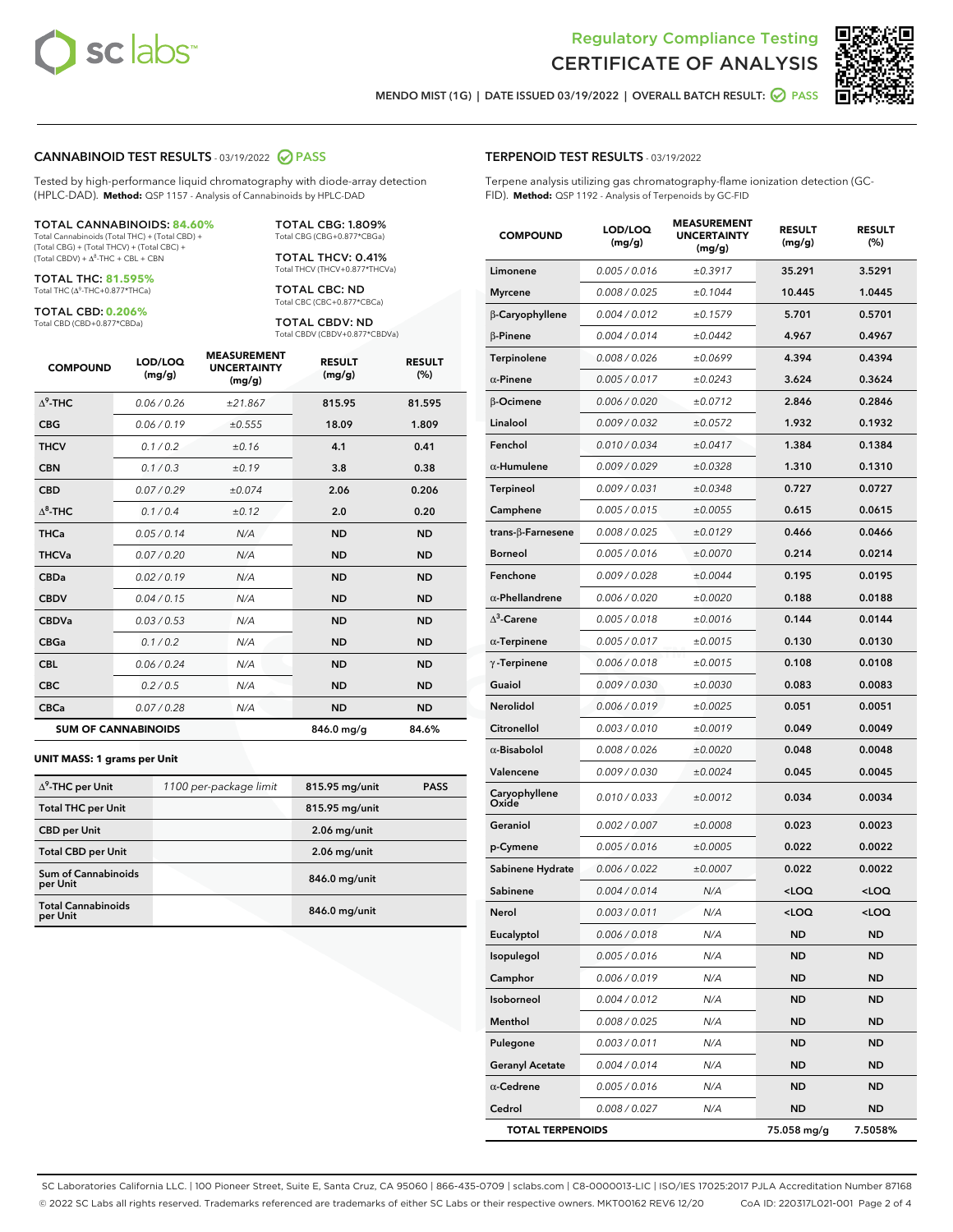



MENDO MIST (1G) | DATE ISSUED 03/19/2022 | OVERALL BATCH RESULT: ● PASS

# CATEGORY 1 PESTICIDE TEST RESULTS - 03/19/2022 2 PASS

Pesticide and plant growth regulator analysis utilizing high-performance liquid chromatography-mass spectrometry (HPLC-MS) or gas chromatography-mass spectrometry (GC-MS). \*GC-MS utilized where indicated. **Method:** QSP 1212 - Analysis of Pesticides and Mycotoxins by LC-MS or QSP 1213 - Analysis of Pesticides by GC-MS

| <b>COMPOUND</b>             | LOD/LOQ<br>$(\mu g/g)$ | <b>ACTION</b><br><b>LIMIT</b><br>$(\mu g/g)$ | <b>MEASUREMENT</b><br><b>UNCERTAINTY</b><br>$(\mu g/g)$ | <b>RESULT</b><br>$(\mu g/g)$ | <b>RESULT</b> |
|-----------------------------|------------------------|----------------------------------------------|---------------------------------------------------------|------------------------------|---------------|
| Aldicarb                    | 0.03 / 0.08            | $>$ LOD                                      | N/A                                                     | <b>ND</b>                    | <b>PASS</b>   |
| Carbofuran                  | 0.02 / 0.05            | ≥ LOD                                        | N/A                                                     | <b>ND</b>                    | <b>PASS</b>   |
| Chlordane*                  | 0.03/0.08              | $>$ LOD                                      | N/A                                                     | <b>ND</b>                    | <b>PASS</b>   |
| Chlorfenapyr*               | 0.03/0.10              | $>$ LOD                                      | N/A                                                     | <b>ND</b>                    | <b>PASS</b>   |
| Chlorpyrifos                | 0.02 / 0.06            | $>$ LOD                                      | N/A                                                     | <b>ND</b>                    | <b>PASS</b>   |
| Coumaphos                   | 0.02 / 0.07            | $>$ LOD                                      | N/A                                                     | <b>ND</b>                    | <b>PASS</b>   |
| <b>Daminozide</b>           | 0.02 / 0.07            | $\ge$ LOD                                    | N/A                                                     | <b>ND</b>                    | <b>PASS</b>   |
| <b>Dichlorvos</b><br>(DDVP) | 0.03/0.09              | $>$ LOD                                      | N/A                                                     | <b>ND</b>                    | <b>PASS</b>   |
| Dimethoate                  | 0.03 / 0.08            | $>$ LOD                                      | N/A                                                     | <b>ND</b>                    | <b>PASS</b>   |
| Ethoprophos                 | 0.03/0.10              | $>$ LOD                                      | N/A                                                     | <b>ND</b>                    | <b>PASS</b>   |
| Etofenprox                  | 0.02 / 0.06            | $\geq$ LOD                                   | N/A                                                     | <b>ND</b>                    | <b>PASS</b>   |
| Fenoxycarb                  | 0.03/0.08              | $>$ LOD                                      | N/A                                                     | <b>ND</b>                    | <b>PASS</b>   |
| Fipronil                    | 0.03 / 0.08            | $\geq$ LOD                                   | N/A                                                     | <b>ND</b>                    | <b>PASS</b>   |
| Imazalil                    | 0.02 / 0.06            | $\ge$ LOD                                    | N/A                                                     | <b>ND</b>                    | <b>PASS</b>   |
| <b>Methiocarb</b>           | 0.02 / 0.07            | $\ge$ LOD                                    | N/A                                                     | <b>ND</b>                    | <b>PASS</b>   |
| Parathion-methyl            | 0.03/0.10              | $\geq$ LOD                                   | N/A                                                     | <b>ND</b>                    | <b>PASS</b>   |
| <b>Mevinphos</b>            | 0.03/0.09              | $\ge$ LOD                                    | N/A                                                     | <b>ND</b>                    | <b>PASS</b>   |
| Paclobutrazol               | 0.02 / 0.05            | $\ge$ LOD                                    | N/A                                                     | <b>ND</b>                    | <b>PASS</b>   |
| Propoxur                    | 0.03/0.09              | $\geq$ LOD                                   | N/A                                                     | <b>ND</b>                    | <b>PASS</b>   |
| Spiroxamine                 | 0.03 / 0.08            | $\ge$ LOD                                    | N/A                                                     | <b>ND</b>                    | <b>PASS</b>   |
| Thiacloprid                 | 0.03/0.10              | $>$ LOD                                      | N/A                                                     | <b>ND</b>                    | <b>PASS</b>   |

## CATEGORY 2 PESTICIDE TEST RESULTS - 03/19/2022 @ PASS

| <b>COMPOUND</b>          | LOD/LOQ<br>$(\mu g/g)$ | <b>ACTION</b><br><b>LIMIT</b><br>$(\mu g/g)$ | <b>MEASUREMENT</b><br><b>UNCERTAINTY</b><br>$(\mu g/g)$ | <b>RESULT</b><br>$(\mu g/g)$ | <b>RESULT</b> |  |
|--------------------------|------------------------|----------------------------------------------|---------------------------------------------------------|------------------------------|---------------|--|
| Abamectin                | 0.03/0.10              | 0.1                                          | N/A                                                     | <b>ND</b>                    | <b>PASS</b>   |  |
| Acephate                 | 0.02/0.07              | 0.1                                          | N/A                                                     | <b>ND</b>                    | <b>PASS</b>   |  |
| Acequinocyl              | 0.02/0.07              | 0.1                                          | N/A                                                     | <b>ND</b>                    | <b>PASS</b>   |  |
| Acetamiprid              | 0.02/0.05              | 0.1                                          | N/A                                                     | <b>ND</b>                    | <b>PASS</b>   |  |
| Azoxystrobin             | 0.02/0.07              | 0.1                                          | N/A                                                     | <b>ND</b>                    | <b>PASS</b>   |  |
| <b>Bifenazate</b>        | 0.01/0.04              | 0.1                                          | N/A                                                     | <b>ND</b>                    | <b>PASS</b>   |  |
| <b>Bifenthrin</b>        | 0.02 / 0.05            | 3                                            | N/A                                                     | <b>ND</b>                    | <b>PASS</b>   |  |
| <b>Boscalid</b>          | 0.03/0.09              | 0.1                                          | N/A                                                     | <b>ND</b>                    | <b>PASS</b>   |  |
| Captan                   | 0.19/0.57              | 0.7                                          | N/A                                                     | <b>ND</b>                    | <b>PASS</b>   |  |
| Carbaryl                 | 0.02/0.06              | 0.5                                          | N/A                                                     | <b>ND</b>                    | <b>PASS</b>   |  |
| Chlorantranilip-<br>role | 0.04/0.12              | 10                                           | N/A                                                     | <b>ND</b>                    | <b>PASS</b>   |  |
| Clofentezine             | 0.03/0.09              | 0.1                                          | N/A                                                     | <b>ND</b>                    | <b>PASS</b>   |  |

| <b>COMPOUND</b>               | LOD/LOQ<br>$(\mu g/g)$ | <b>ACTION</b><br><b>LIMIT</b><br>(µg/g) | <b>MEASUREMENT</b><br><b>UNCERTAINTY</b><br>$(\mu g/g)$ | <b>RESULT</b><br>(µg/g) | <b>RESULT</b> |
|-------------------------------|------------------------|-----------------------------------------|---------------------------------------------------------|-------------------------|---------------|
| Cyfluthrin                    | 0.12 / 0.38            | $\overline{c}$                          | N/A                                                     | <b>ND</b>               | <b>PASS</b>   |
| Cypermethrin                  | 0.11 / 0.32            | 1                                       | N/A                                                     | <b>ND</b>               | <b>PASS</b>   |
| <b>Diazinon</b>               | 0.02 / 0.05            | 0.1                                     | N/A                                                     | <b>ND</b>               | <b>PASS</b>   |
| Dimethomorph                  | 0.03 / 0.09            | $\overline{c}$                          | N/A                                                     | <b>ND</b>               | <b>PASS</b>   |
| Etoxazole                     | 0.02 / 0.06            | 0.1                                     | N/A                                                     | <b>ND</b>               | <b>PASS</b>   |
| Fenhexamid                    | 0.03 / 0.09            | 0.1                                     | N/A                                                     | <b>ND</b>               | <b>PASS</b>   |
| Fenpyroximate                 | 0.02 / 0.06            | 0.1                                     | N/A                                                     | <b>ND</b>               | <b>PASS</b>   |
| Flonicamid                    | 0.03 / 0.10            | 0.1                                     | N/A                                                     | <b>ND</b>               | <b>PASS</b>   |
| Fludioxonil                   | 0.03 / 0.10            | 0.1                                     | N/A                                                     | <b>ND</b>               | <b>PASS</b>   |
| Hexythiazox                   | 0.02 / 0.07            | 0.1                                     | N/A                                                     | <b>ND</b>               | <b>PASS</b>   |
| Imidacloprid                  | 0.04 / 0.11            | 5                                       | N/A                                                     | <b>ND</b>               | <b>PASS</b>   |
| Kresoxim-methyl               | 0.02 / 0.07            | 0.1                                     | N/A                                                     | <b>ND</b>               | <b>PASS</b>   |
| Malathion                     | 0.03 / 0.09            | 0.5                                     | N/A                                                     | <b>ND</b>               | <b>PASS</b>   |
| Metalaxyl                     | 0.02 / 0.07            | $\overline{c}$                          | N/A                                                     | <b>ND</b>               | <b>PASS</b>   |
| Methomyl                      | 0.03 / 0.10            | $\mathcal{I}$                           | N/A                                                     | <b>ND</b>               | <b>PASS</b>   |
| Myclobutanil                  | 0.03 / 0.09            | 0.1                                     | N/A                                                     | <b>ND</b>               | <b>PASS</b>   |
| <b>Naled</b>                  | 0.02 / 0.07            | 0.1                                     | N/A                                                     | <b>ND</b>               | <b>PASS</b>   |
| Oxamyl                        | 0.04 / 0.11            | 0.5                                     | N/A                                                     | <b>ND</b>               | <b>PASS</b>   |
| Pentachloronitro-<br>benzene* | 0.03/0.09              | 0.1                                     | N/A                                                     | <b>ND</b>               | <b>PASS</b>   |
| Permethrin                    | 0.04 / 0.12            | 0.5                                     | N/A                                                     | <b>ND</b>               | <b>PASS</b>   |
| Phosmet                       | 0.03 / 0.10            | 0.1                                     | N/A                                                     | <b>ND</b>               | <b>PASS</b>   |
| Piperonyl<br><b>Butoxide</b>  | 0.02 / 0.07            | 3                                       | N/A                                                     | <b>ND</b>               | <b>PASS</b>   |
| Prallethrin                   | 0.03 / 0.08            | 0.1                                     | N/A                                                     | <b>ND</b>               | <b>PASS</b>   |
| Propiconazole                 | 0.02 / 0.07            | 0.1                                     | N/A                                                     | <b>ND</b>               | <b>PASS</b>   |
| Pyrethrins                    | 0.04 / 0.12            | 0.5                                     | N/A                                                     | <b>ND</b>               | <b>PASS</b>   |
| Pyridaben                     | 0.02 / 0.07            | 0.1                                     | N/A                                                     | <b>ND</b>               | <b>PASS</b>   |
| Spinetoram                    | 0.02 / 0.07            | 0.1                                     | N/A                                                     | <b>ND</b>               | <b>PASS</b>   |
| Spinosad                      | 0.02 / 0.07            | 0.1                                     | N/A                                                     | <b>ND</b>               | <b>PASS</b>   |
| Spiromesifen                  | 0.02 / 0.05            | 0.1                                     | N/A                                                     | <b>ND</b>               | <b>PASS</b>   |
| Spirotetramat                 | 0.02 / 0.06            | 0.1                                     | N/A                                                     | <b>ND</b>               | <b>PASS</b>   |
| Tebuconazole                  | 0.02 / 0.07            | 0.1                                     | N/A                                                     | <b>ND</b>               | <b>PASS</b>   |
| Thiamethoxam                  | 0.03 / 0.10            | 5                                       | N/A                                                     | <b>ND</b>               | <b>PASS</b>   |
| Trifloxystrobin               | 0.03 / 0.08            | 0.1                                     | N/A                                                     | <b>ND</b>               | <b>PASS</b>   |

SC Laboratories California LLC. | 100 Pioneer Street, Suite E, Santa Cruz, CA 95060 | 866-435-0709 | sclabs.com | C8-0000013-LIC | ISO/IES 17025:2017 PJLA Accreditation Number 87168 © 2022 SC Labs all rights reserved. Trademarks referenced are trademarks of either SC Labs or their respective owners. MKT00162 REV6 12/20 CoA ID: 220317L021-001 Page 3 of 4